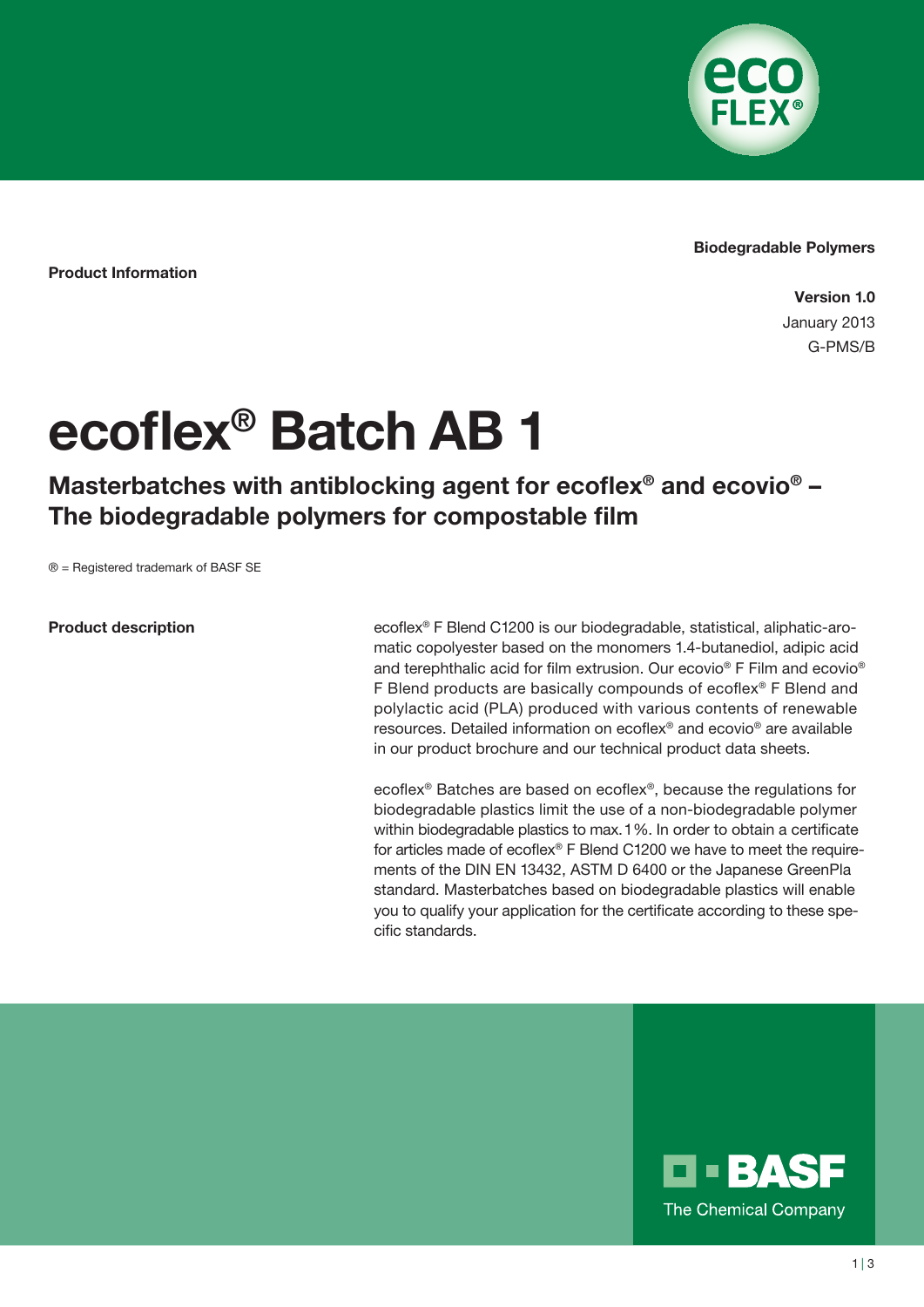Antiblocking agents are used to reduce the surface friction during film extrusion of ecoflex<sup>®</sup> F Blend C1200 and ecovio<sup>®</sup> F Film in subsequent processes as printing or bag making. In any application we need to add a slip agent e.g. ecoflex® Batch SL 1.

Antiblocking agents are characterized by the type and the top cut of the minerals in use:

| <b>Batch</b>                              | <b>Mineral</b> | <b>Content</b> | <b>Top Cut</b> | <b>Dosage</b> |
|-------------------------------------------|----------------|----------------|----------------|---------------|
| $ecoflex^{\circledR}$<br><b>Batch AB1</b> | Chalk          | 60%            | $98\% < 12$ um | $1 - 10%$     |

The choice and dosage of the antiblocking agents depends on the requirements of the film.

ecoflex® Batch AB1 is our standard antiblocking agent. We recommend to use 4 % of AB1 for a standard film quality.

ecoflex® F Blend and ecovio® F Film exhibits an excellent compatibility to other biodegradable polymers e.g. in dry blends with polylactic acid, biodegradable aliphatic polyesters or starch compounds. The processing of ecoflex® F Blend and ecovio® F Film on extrusion lines depends on the formulation, the extrusion technology and processing conditions (e.g. predrying). The additive system needs to be adapted to the composition of the blend and the requirements of the application. Therefore trials are always recommended to assess the quality of the final product.

Examples for different film formulations can be obtained from our ecoflex®, ecovio® brochure.

ecoflex® antiblocking agents are supplied as pellets in 25 kg bags. Temperatures during transportation and storage may not exceed 70°C at any time.

ecoflex® masterbatches are produced on state of the art compounding machines according to DIN EN ISO 9001: 2000. The additive and the moisture content have been defined as specified parameters for quality control of ecoflex® antiblocking agents. A certificate can be provided with each lot number upon request. Other data given in our literature are typical values, which are not part of our product specification for ecoflex® antiblocking agents.

ecoflex® F Blend C1200 and our ecovio® F Film products have been developed for the conversion to flexible films using a blown film or cast film process. Typical applications are packaging films, agricultural films and compost bags. In view of numerous factors influencing functionality and shelf life of ecoflex® or ecovio® films and finished articles made thereof these parameters have to be tested by the converters before utilisation.

We supply technical service information concerning the blown or cast film process with ecoflex®, ecovio® and ecoflex® masterbatches on demand.

Form supplied and storage

Quality Control

**Applications**